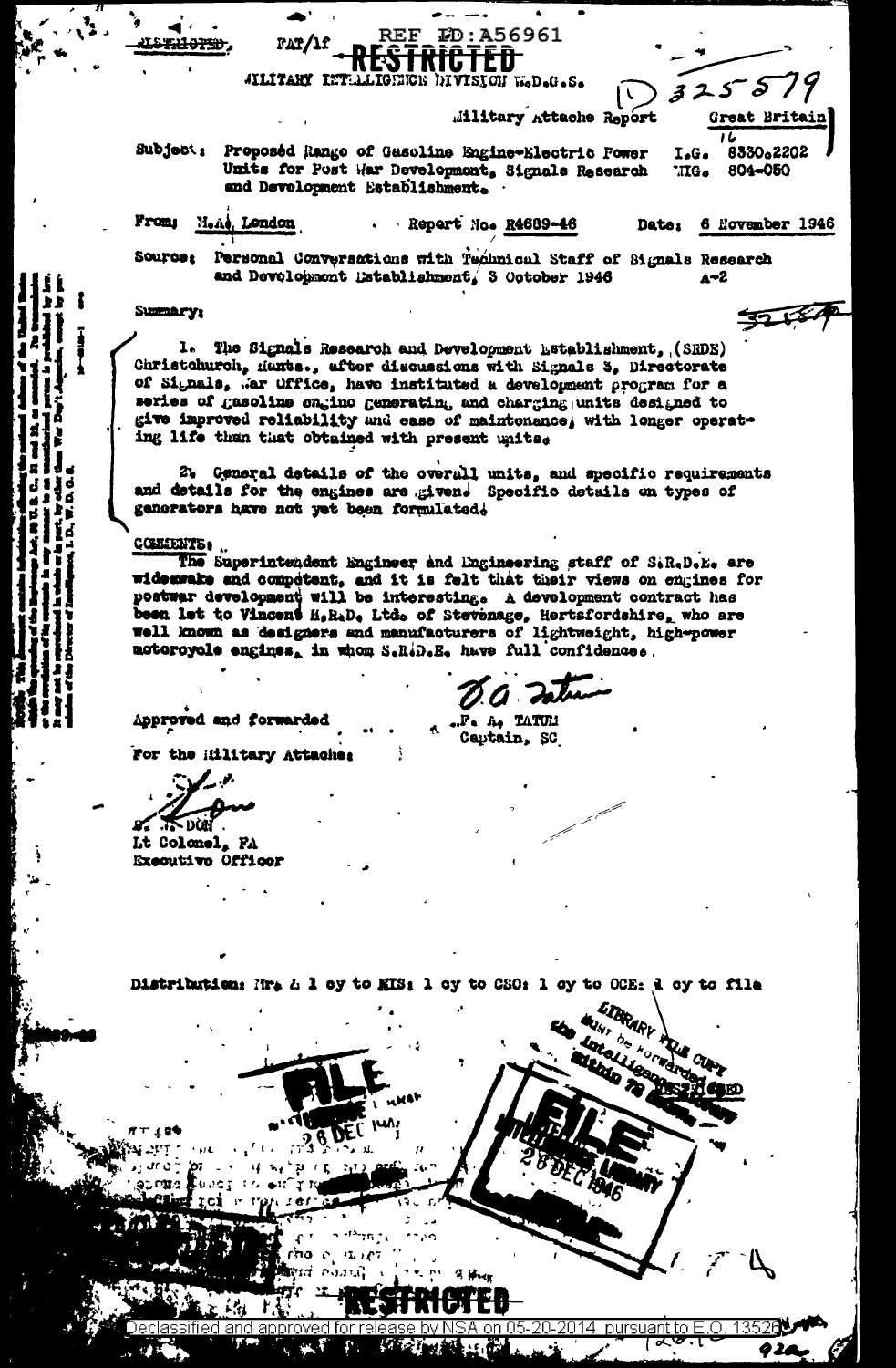# **REF ID:A56961**

l. as a result of the Community ble performance of gesoline ongine generating and charging unker during the recent war, especially / with reference to the operating life between overhauls when leaded gasdlino was used, the Signals Research and Development Betablishment (S.R.U.E.), Christohurch, Hanpshiro, have instituted a development program for a new series of power units, six in mumber, using four difforont gasoline engines. Greater Emmasis, at the nement, is being placed on the design of the engines, the major aim of which is to provide within the weight limitations, the most reliable and easily maintained unitas

#### OVERALL DETAILE OF POSIT UNITS

2. Appondix  $A_4$  correct to 1 Odtober 1948; gives overall particulars for the proposed new series of power units. They are to comply with the relevant clauses of Areless Tolegraphy Hoard Specifications K.114; most important features of which are the fellowing tests which the equipment must pass:

a. Normal ambient temperature tost, including test to full working, life.

b. Drop tost: (1) as a complete assumbly to drop 6 inches on to a stoel plate. (2) as a complete assembly but crated to drop 6 feet on to a steel plates

c. Vibration tests with the equipment operative and nonoperative on a vibration platform vibrating at a rate of between 10-100 oycles per second and at amplitudes varying between 0.005 and 0.025 centimoters.

d. Bump tests. The equipment will be subjected to not less than 4,000 bumps at a rate of 24 bumps per second with a minimum free drop of 1 inch.

e. High ambient temperature tests. The equipment will be required to operate at 55°C and to pass storage tests at 70°C.

f. High aubient temperature and high humidity tests. The equiparent will be required to operate at 40<sup>0</sup>0, 95% relative humidity and at 55°C 85% relative humidity.

go Low temperature and pressure operation. The equipment will be required to start and operate at ambient temperatures of minus 40°C and at pressures of 660 mm. of mercury.

he Dust laden atmosphere teste The equipment will be required to operate in an atmosphere heavily laden with dust at ambient temperatures of 35°C and at 60% relative humidity.

i. The equipment will undergo a three month mould growth and storage test.

j. Additional tests to prove protection against driving rain, fire spray, salt water, and other corrosives such as war gases and decontaminants.

From: Henry London

Report No. R4683-46

**RESTRICTEL** 

-2-

6 November 1946

rls<del>trictio</del>

**{}i** I effecting the national defense of the United I<br>1. S. C., 31 and 32, as amended. Its transmit<br>er to an unuthorized person is prohibited by<br>by other than War Dep't Agencies, encept by<br>V. D. G. S.  $\begin{array}{l} \hline \textbf{(rametion)}\\ \textbf{Act}, \textbf{50 U}, \textbf{t}\\ \textbf{y} \text{ moment} \\ \textbf{h} \textbf{net}, \textbf{by} \textbf{c}\\ \textbf{h} \textbf{net}, \textbf{by} \textbf{c}\\ \textbf{L.D.,}\textbf{W.D} \end{array}$ contains info<br>e Espanage J<br>mitenta in any<br>d in whole or contents ă  $5<sub>2</sub>$ n the memma c<br>: revelation of i<br>y not be reprod<br>xa of the Direct This docu  $\frac{1}{2}$  $min<sub>1</sub>$ 

ŕ.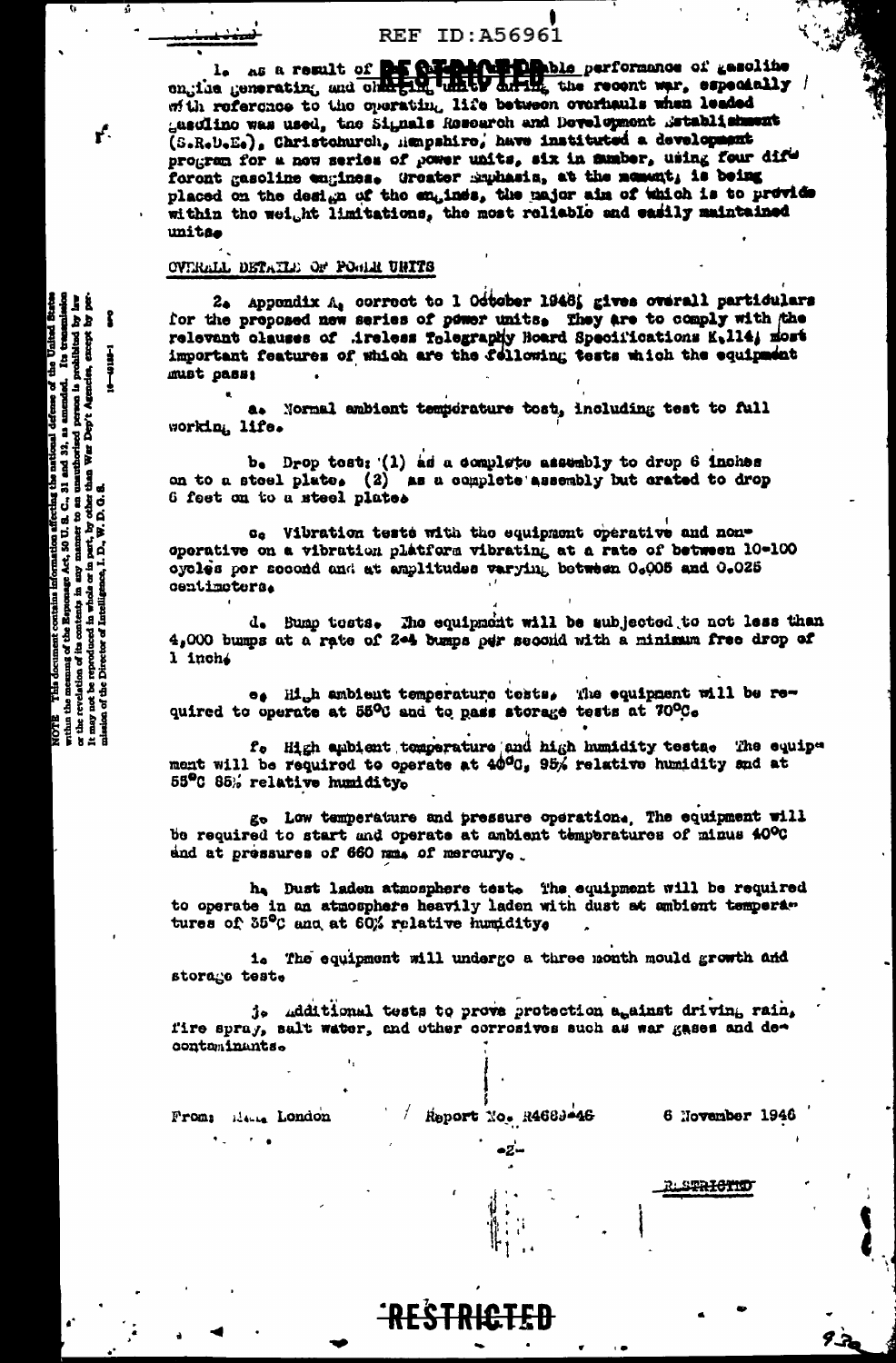# **TESTRICTED**

#### ID:A56961 REF lestkilitet

#### **EEGINES**

1

3. Appendix B gives a table of detail requirer for the sugines of the new series of power units.

a. In addition to being completely reliable between major over. hauls and iving satisfactory and continuous operation under all conditions of NeT. Board Specification K.114 as outlined in para, 2 above, the engines will be required to operate on moving vohicles and work satisfactorily at all angles up to 15° from the norizontal

b. Accessibility and ease of maintenance s an important requirement of design. Standardisation of parts within the range of en . gimes is desirable but will not be allowed to conflict with the attainment of optimum design of each equipment for its particular duty.

c. Engines will be required to operate on standard motor transport fuels, i.e. gaseline up to 80 octane containing approximately 3.4 CaCo of tetracthyl lead per  $ga_{\bullet}$  (Br<sub>e</sub>); lubricants; and greases.

4. Negotiations have been carried on by S.R.D. L. with various on" gime manufacturers in an attempt to find a suitable company who weuld be willing to undertake the development of engines to meet the requirements as given above. Vincent H.H.D. Ltd. of Stevenage, Hertfordshire, was selected as the most suitable, and a devolopment contract has been let to that company by S.R.D.E. on behalf of the Ministry of Supply. Vincent HeReDe Ltd. or Vincent, Ltde, as it is sometimes known, is noted as the memifacturer of high power, lightweight, motorcycle empines, and has pro-<br>duded a very successful light marine ongine of approximately 500 c.c. or 13 haps for the Admiralty during the war. The contract calls for work to bogin immediately un as near simultaneous development as possible of the regained engines. The extent of the contract is not definitely 'mown, but it is believed to sall for a maximum expenditure of approximately 10,000 pumds (B=5).

5. Appendix C is a brief statement of the idoes of the Vincent Compuny on the solution of the requirements, and indicates the line of development which they Will follow. It will be noted that basically two types of engines are proposed; (1) For the extremely ligatweight 100 and 000 watt sizes, a normal design, aircoolod, overhead valvo, four-stroke eyele type will be used, The 100 watt will be a single cylinder, while the **S00 watt was proposed as a horisontally opposed twin cylinder. It is now** thunght, however, that within the specified maximum weight limits, it will be possible to effect a compromise between the relative powers required for the 100 and 500 watt sises, and to make the 500 watt a three oylinder reciel, using the same cylinders, pistons, etc. as the 100 watt, thus givimg interehangeability of replacement parts between the two. (2) For the **14. Larger wagines of 250 c.c. and 1000 c.c. or 6-1/2 and 26 h.p. respectively** - d'type of sugine well known in theory but little encountered in practice is being cousidered, It is a liquid-cooled, double crankshaft, opposed piston, two stroke eyele, with two firing cylinders and one charging cylinder for the S-1/2 hept and four firing cylinders and twocharging cylinders for the 26 h.p. the cylinders being horisontal. Each charging cylinder contains two  $\alpha$  double-acting pistems, which provide the necessary sliding valve action and domerwesica of feel mixture for exhausting and charging the cylinders. The durring cylinder eliminates the use of crankcase compression, an evil which 8.1. D.K. have specified must be avoided if possible. The two crankshafts are coupled together by a roller chain, from which a take-off sproket gives the output. This gives a convenient means of adjusting the shaft speed. These two engines are to be, in effect, scaled down and scaled up versions  $1360.76$  ,  $200.33$  ,  $300.4$  ,  $400.6$ 

加强公司人  $\sum_{i=1}^{n}$ Telly dingst since it window

มารัส : พระเทศ<br>มารัส : พระเทศ :

**NESS RECOVERED** 

 $\mathbf{K} \in \mathbb{R}^n$ 

人名英戈西亚丹

 $\mathbf{r}$  and  $\mathbf{S}$ 

 $\sim$  and  $\alpha$  at  $\alpha$  and  $\alpha$ 

Regiort ...p. R4689-46

 $A^{\alpha}$ 

6 November 1946

ahaz

Rustalutud –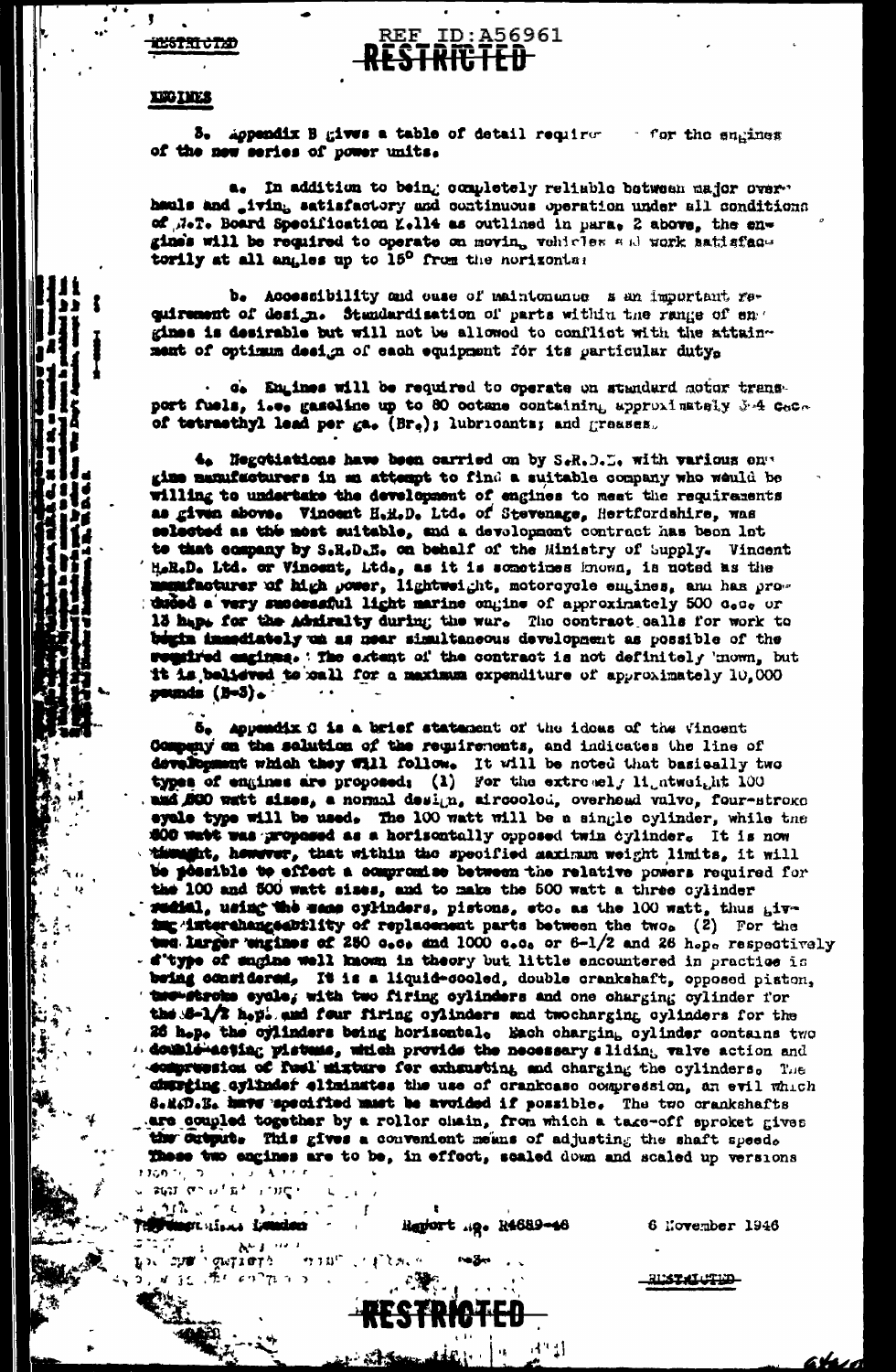# **REF ID:A56961**

# R<del>ESTRICTED</del>

of a 13 hp. engine of the same type which was developed by Vincent, Ltd. for the nomiralty during the past ware The engine was developed for marine use, and has successfully passed all Admiralty tests, including 100 hours continuous running on 100 octans gasoline containing appressmately 7 oec. of tetracthyl lead per gale (Br). The engine has a vary clean desi, n, lunds itself woll to splashproofing and waterproofing, and should be complete wintained.

## brain Kella Child

64' Details of the types of generators, control panels, charging panels, voltage regulators, etc. have not yet been formulated. S.R.D.E. are at this time contacting various firms in order to select a suitable on who is willing to undertake the development works

7. Although the smaller 100 and 500 watt whits call for D.O. output and the larger units for 50 syble per second alt. butput, all types of generators will be investigated, including permanent magnet alternators, ote. As yet, no responsible authority will commit himself to the use of. 400-2000 capasa instead of b0 depese The use of the higher frequencies plus a dry disc rectifier will be considered for the two low power units instead of a J.C. generator.

S<sub>a</sub> A present requirement of the 50 cap.s. units is that provision be made for and that conversion can easily be made to 60 cepsee operation for use with U.S. equipments requiring that frequency.

#### COLUMNS

 $\Theta_{\hat{P}}$  MiGINES: The engineering staff at S.R.D.E. have decide against crankcase compression for any of the engines to be developed. They believe that reliauility and ease of starting can be improved by avoiding it. they have confidence in and have issued a development contract to Vincent Tekele Ltde, of Stevenage, who have already developed for the admiralty a practical. 2-stroke cycle engine using a charging wylinder instend of crankcase compression. The engine looks promising from me points of view; reliability, ease of maintenance, operating life on De fuels, ease of splashproofing and weterproofing, and general cleanses of  $c$ design. Detailed results of the Agniralty tests upon this engine dem be a obtained if desired.

103 Glimina Miss' Details of the electrical side of the power uniare not yet decided upon. They will be forwarded as availables

RESTR

11. This report has been coordinated with the Engineer Liaison offic of this Office, and will be of interest to the Corps of Baginessen, a copy of the report is marked for distribution to the Office of the Chief Bagin as well as to the Office or the Chief Cignal Officer.

 $7\mu$ 

F. A. TATUM Captain, SO

Froms las a London Report No. R4689-46

6 liovember 19

RBOTRIOTE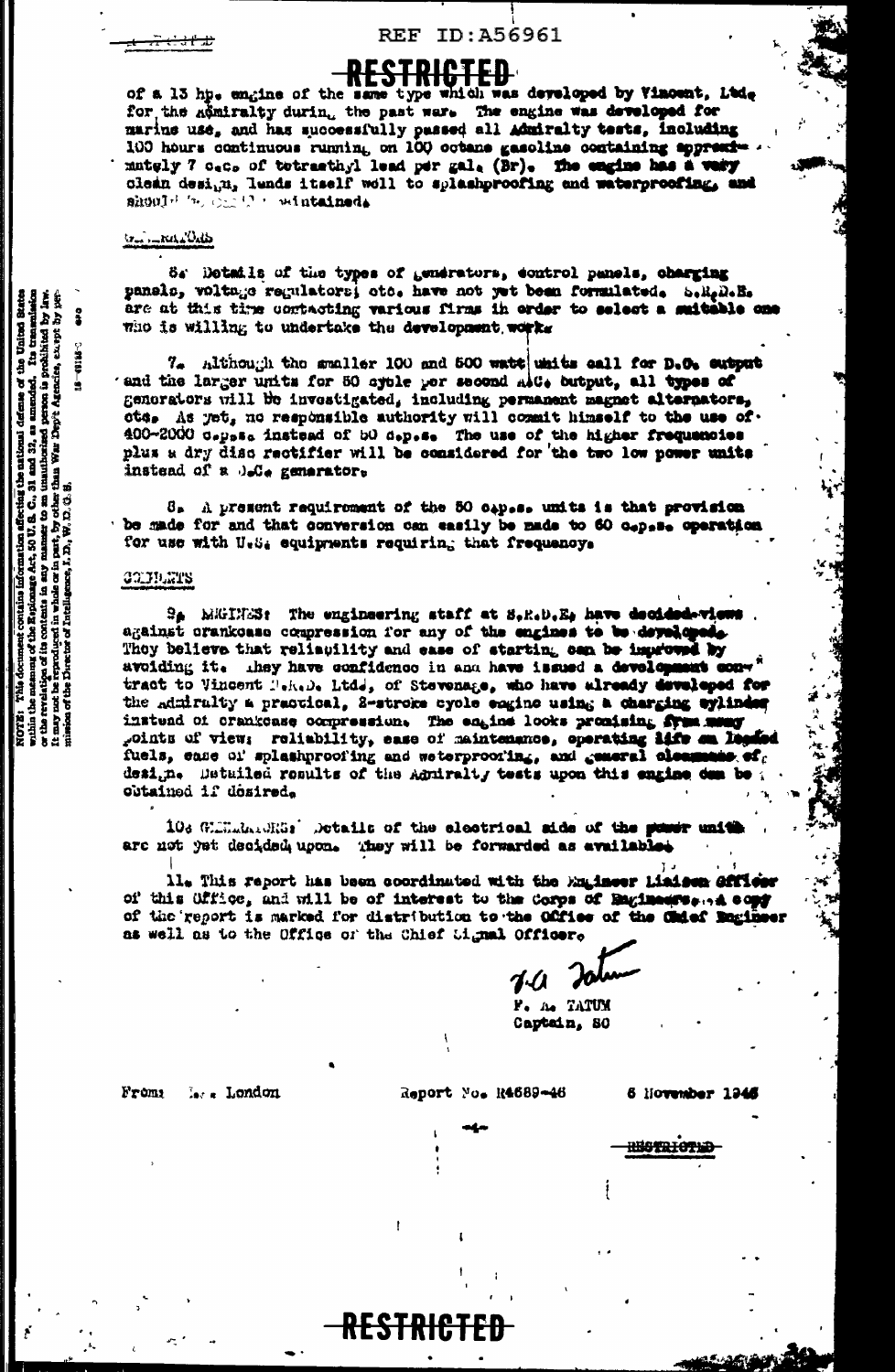APPE DIX "A"

1945

**G Now** 

乐事

电磁波

Б١

PARTICULARS OF PACEOSED Res on OF GENERAL IN AND CHERATIKE ESIS (OCTOBER 1946)

| Rating and<br><b>Jutput</b>                                            | Transport                                   | Weight &<br>Dimensiona                                                                                  | intput<br>Control                           | Airsed life in<br>hours between<br>Engine over-<br>hauls                                                                                                                                    | Gasoline<br>Consumption<br>in hours/ $\int$ all<br>at full load | <b>Remarks</b>                                                                                                                                                                                                                                                                                                                                                              |
|------------------------------------------------------------------------|---------------------------------------------|---------------------------------------------------------------------------------------------------------|---------------------------------------------|---------------------------------------------------------------------------------------------------------------------------------------------------------------------------------------------|-----------------------------------------------------------------|-----------------------------------------------------------------------------------------------------------------------------------------------------------------------------------------------------------------------------------------------------------------------------------------------------------------------------------------------------------------------------|
| 100 watts<br>:. 127. D. C.<br>50 watts<br>26V <sub>o</sub>             | Manpack or<br>Vehicle                       | $25$ $1b$ s,<br>13" long<br>14 <sup>n</sup> high<br>$8n$ wide                                           | Throttle<br>and field<br><b>Rego</b>        | 200 Linor<br>1000 Hajor                                                                                                                                                                     | · 56 hours                                                      | leight of 25 lbs includes complete unit with<br>chargin, switchboard, oil tools and spares.<br>less fuel, ready for attaching to Carriers<br>(Puckboard) G.S. to be dropped in kit-bag<br>with man.                                                                                                                                                                         |
| <b>BOO</b> watts<br><b>. 347.</b> D.C.<br>250 watts<br>.1 <sub>W</sub> | <b>Enlopack</b><br>or<br>Vehicle            | 80 1bs.<br>$28n$ long<br>12" high<br>$18n$ wide                                                         | Throttle<br>and<br>Pield<br>ilog.           | 400 Hnor<br>2000 Major                                                                                                                                                                      | 7 hours                                                         | dight of 80 lbs. includes complete unit with<br>charging Fuitchboard, cil, less tools, spares<br>and fuel, Tready for mule gransport. In this<br>station these items with spare oil and fuel.<br>will be offried on other side of mule. Tools<br>and spares to stow in unit for vehicle use.<br>At a later date, a 50 eyole 240V. unit may "."<br>be designed for this Set. |
| <b>2000 vactes</b><br>2407.<br>50 eyele n.C.                           | Light<br>trailer<br>$1/2$ ton or<br>vehicle | 250-300 Тьв.<br>$55n$ long<br>$19a$ <sup>n</sup> high<br>24" wide                                       | Auto<br>Volt<br>Rego<br>plus or<br>minus 6, | <b>500 Einor</b><br>3000 Major                                                                                                                                                              | 1-172<br>· hours                                                | Meliht imexclusive of Starter Hattery and<br>Tools and spares. Tools and spares to stow<br>in unit for vehicle use. Socket outlet with<br>A.C. Meteging and Control.                                                                                                                                                                                                        |
| 2500 watts<br>$-400.000$                                               | <b>H</b> efo                                | ditto                                                                                                   | Field<br>Roge                               | <b>500 Maor</b><br>3000 ; ajor                                                                                                                                                              | 1-172<br>hours                                                  | ditto<br>Includes tharging switchboards .                                                                                                                                                                                                                                                                                                                                   |
| 10,000 watts<br><b>240 V.</b><br>50 cycle A.C.                         | HORTY<br>trailer<br>or<br>vehicle.          | Λo<br>wei <sub>b</sub> ht 2240<br>1 <sub>bs</sub><br>120" long<br>60 <sup>n</sup><br>high<br>$54n$ wide | Auto volt<br>Re<br>plus<br>చెం<br>mimus     | <b>500 Minor</b><br>3000 :iejor<br>$\sim$                                                                                                                                                   | $1/2$ hour<br>$\alpha$ ).                                       | Normally fowed by 3 ton or other lorry but to<br>be satisfactorily towed by British jeep. Com-<br>plete with tools and spares, spare fuel and<br>oil, and with cable and switchboard stomage.<br>Dimensions A. complete in Trailer B. - Unit<br>only. Sodket outlet with A.C. metering and<br>control.                                                                      |
| 10,000 watts<br>probably<br>120V. D.C.                                 | Heavy<br>trailer<br>or<br>vehicle.<br>040   | $\overline{B_o}$<br>weight (dry)<br>1500 lbs.<br>$60n$ long<br>' "30" high                              | Piold<br>Reg.                               | <b>500 Minor</b><br>3000 Major<br>missioned the Director of Intelligence, I. D., W. D.O.G.<br>It may not be reproduced in whole or in part, by other than War DePP Affineightharept by per- | $1/2$ hour                                                      | ditto<br>Excludes charging switchboard                                                                                                                                                                                                                                                                                                                                      |

**RESTRICTED** 

**Extracted**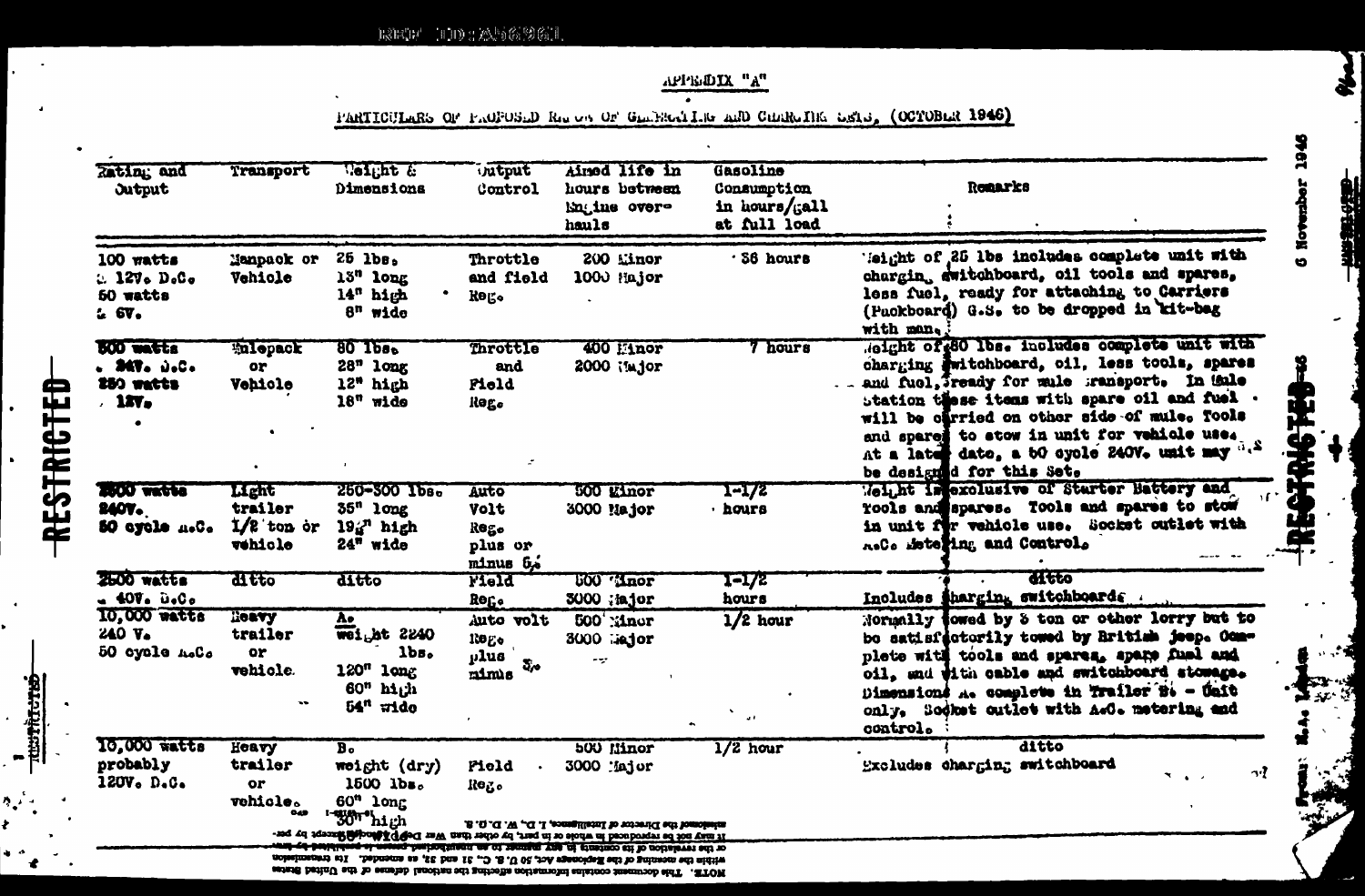**RISTRICTIO** 

# **APPENDIX "B"**

#### TABLE OF PARTICULAR RIGUIR STRYS FOR A REGGE OF GEORGE SON GASOLINE ELECTRIC GENERATORS

| <b>Generating</b><br>Set Rating<br>hatts                         | kngine<br>Snaft            | Hax.<br><b>Engine</b> | Output<br>Shaft   | <b>DIREMBIONS</b><br><b>EXPITES</b><br>0f |                                |                  | LIFE BETTEEN OVERHAULS<br>IN HOURS |            |                                                                                         |
|------------------------------------------------------------------|----------------------------|-----------------------|-------------------|-------------------------------------------|--------------------------------|------------------|------------------------------------|------------|-----------------------------------------------------------------------------------------|
|                                                                  | iLP.<br>Approx.            | .ieight<br>$1b$ s.    | Spood<br>Rof olde | Length<br>Inches                          | <b>Height</b><br><b>Inches</b> | 71 dth<br>Inches | Tajor***                           | Uinor****  | STEED CONTROL                                                                           |
| 100                                                              | 3/8                        | $\bullet$             | 4,000             | 7                                         | 10                             | 8                | 1,000                              | 200        | Manual Throttle<br>$\overline{50}$ u $\overline{37}$ u $\overline{37}$                  |
| 500<br>$\bullet$ $\cdot\bullet$<br>$\frac{1}{2}$ , $\frac{1}{2}$ | $\cdot$ , $1_{\alpha}^{3}$ | 25                    | 2,500<br>$-8,000$ | 14.                                       | 10                             | $\mathbf{18}$    | 2,000                              | 400        | $\sim$ 247.<br>253 wates<br>Governor to plus<br>18Vc<br>or minus 5% may be<br>required. |
| 2,500                                                            | 6 <sub>g</sub>             | 95                    | 1,500<br>$-3,000$ | 18                                        | 18                             | 24               | 8,000                              | 500        | Governor to plus<br>or minus $2/2$ .<br>addaw 000S                                      |
| $\int_{0}^{10,000}$                                              | 26                         | 860**                 | 1,500             | 22                                        | 30                             | 36               | 5,000                              | <b>600</b> | 340P <sub>o</sub><br>Governor to plus<br>$50$ oycle $\cdot$<br>or minus $2\lambda$ .    |

".eight includes oil carburetor, ignition system and cooling system, less fuel tank and fuel.

 $\bullet$ 

<u>كەنگەنگەنلەتلىق تەركەتلەر ئورى ئۆزلەرنى ئ</u>

Less radiator 24

 $\bullet$ 

Major overhaul is defined as a complete strip with replacement of all wearing parts and others as necessary. ava

'liner overhaul is that which can be undertaken b; relatively unskilled personnel - it includes combustion space 4884 cleaning but the minimum and simplest replacement of parts.

**Prons A.A. London**  Report No. R4689-46

6 November 1946

۵Ć.

RESTRICTED

 $\mathbf{v}$ 

 $\bullet\bullet$ 

**TASSTRIOTE**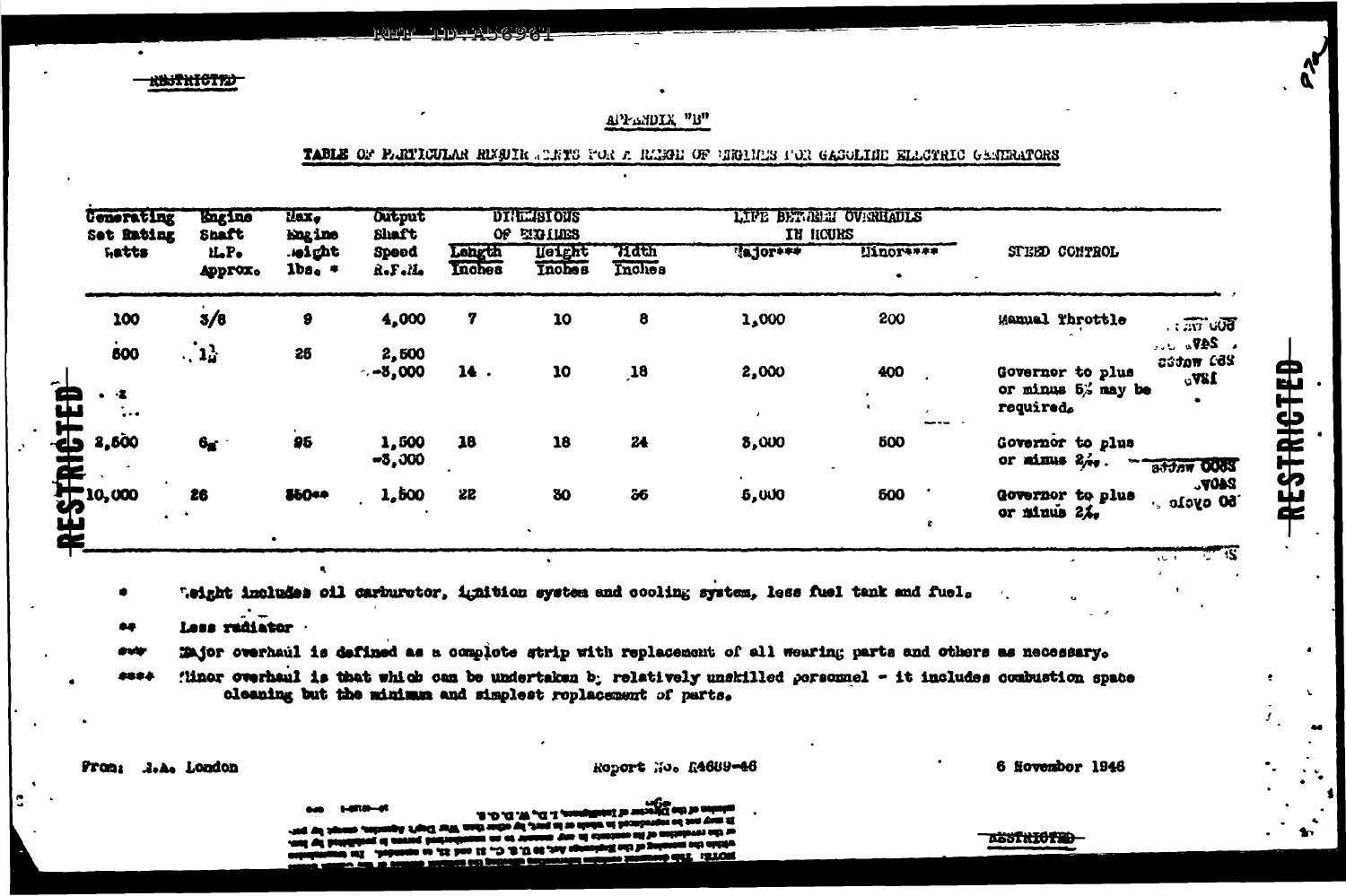

what to the sensinat differing najor requirements, mainly lightness in the 100 .att one 500 .att atses and longevity in the 2,600 and 10,000 batt sizes, it has been connidered desirable to submit two basic forms of ongino, the general description of each type to be substantially as follows:

#### $100$  .att:

ರಮು

25 c.o., hir-cooled, single cylinder, G.H.V. four-stroke, with aluminum-bronze cylinder head, hardened steel barrel, anodised aluminum fullskirtod piston, high-strength light alloy connocting rod with solid big-end running direct on Hitralloy crankpin.

.ajor castings of asguesium alloy if absolute minimum weight is required. or non-corrodible anodised aluminium alloy to Spec. D1D.346 or equivalent, if maximum son-water resistance is more important.

Lubrication by mochanical pump on the total-loss system, avoiding necessity for oil filter, valve-gear totally enclosed and lubricated.

It dosign of generator pormits, engine could be belted direct to generator und-cover, with erank directly attached to amature spindle which, if suitably struggthoned and carried in adequate boarings, would then form the crarkshaft.

(gnition by H.T. magnoto, unless a flywheel type of aagnoto of lighter weight could be dovised.

### 500 Watts.

125 0.0., air-coolod, O.H.V. horizontally opposed twin cylinder four-streke, with aluminium heads and inserted mustemitic castiron valve seats, hardseed. stool barrols, aluminium full-skirted pistons, high-strength aluminium alloy connocting rods thith split big-onds, nickel-chrone molybicoum alloy casts iron crankshaft with hardened journals.

Nain castings elther in magnosium alloy or non-corrodible anodised aluminis alloy, according to whother minimum weight or maximum son-water resistance ls requirod.

Lubrication by pressure feed by pubp from oil tank in ribbed sump, welwest and valve-gear totally enclosed and lubricated by splash or separate feeds

ignition by H.T. flywheel or separate magneto.

Speed control by "Isospeedic" governor if required.

Air-cooling has been put rorward on the engines alroady mentioned for M ness and ability to operate at any temperature without necessity for draining the emission of vapour which may be visible to an onesy.

Hio four-stroke eyele is proposed because to would appear to be difficult to get a three port-two-stroke to operate for the required minimum duration.

OtheVe are suggested to minimize barrel distortion under exceedive air temperature conditions.

 $\mathbf{v}_i$  ,  $\mathbf{v}_i$ 

<del>STRICTI</del>

On the larger sluce, there weight and bulk are less important, but the m quired life is longer, we suggest the following types :-

 $\mathcal{L}^{\text{eff}}=\mathcal{R}^{\text{eff}}$ 

..... London From:

 $\mathbf{r}$ 

53

 $\cdot$  T

盆

المكفورة

£.

6 Kot

ាស្រុក ក្នុងឆ្នាំ

47

 $\hat{\mathbf{r}}$  .

 $\mathbf{r}$ 

.jc. y